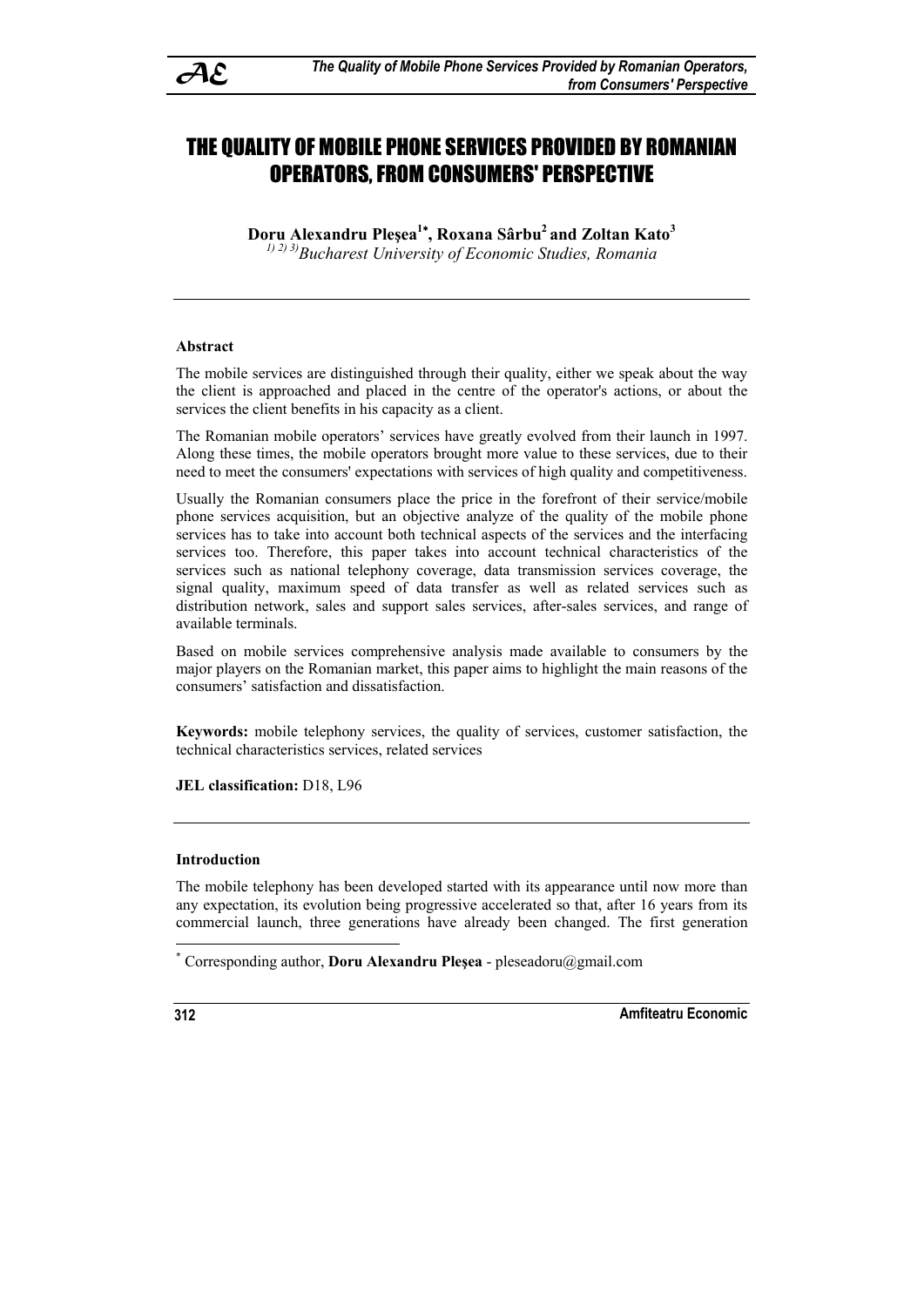provided only the voice communication function and the second generation first provided voice SMS and later low speed Internet communication functions. Now, the third generation provides voice, video voice, high-speed Internet, multimedia messaging, map positioning function and many other multimedia functions.

The mobile phone is no longer used just for making calls and sending SMS messages. Nowadays the mobile phones market provides, in addition to these basic services, additional services, such as phone Internet up to 21.6 Mbps speed, dedicated server for mobile email, sending multimedia messages (MMS music, photos, movies), initiating video calls, voice calls, video conference as well other functions of the phone, such as GPS, A-GPS, video cameras, music playback, video playback, photo and video albums and the possibility to upload directly from the phone in some online servers.

Considering that over 80% of world population and 90% of Romanians already use mobile services, the technology spreading speed is very high. Therefore with a so large market the return on investment is obtained in a very short time.

### **1. The Romanian mobile telephony market**

The mobile telephony has been developed in a rapid rhythm started with 1997, when the commercial services market has been launched, nowadays reaching a development stage that the early day's management of the operators never dreamt.

During only in the last 10 years, the number of mobile phone users increased from 6.6 million users in 2003 to 22.7 trillion at the end of 2012 (with 244%). During this period the total traffic of mobile voice grew 7 times, from 4.4 billion minutes in 2003 to 30,800,000,000 minutes in the first half of 2012, the average monthly voice traffic by a mobile user increased with 296%, from 56 minutes in 2003 to 222 minutes in the first half of 2012. SMS traffic grew from 0.4 billion SMS in 2003 to 6,700,000,000 SMS semester 2012 (Lovin, 2012).

The mobile market value has almost doubled, increasing from 0.9 billion Euros in 2003 to 1.8 billion Euros in 2011. The mobile penetration rate of the population increased with 88.3%, from 30.9% in December 2003 to 119.2% in June 2012, which means that a user may have several active cards (Lovin, 2012).

The market development, the technologies and the competition had also a favourable effect on final consumers through diversification of services and lower prices. During the period 2003-2011 the maximum charge per minute decreased with 70% from 9.72 cents to 3.07 cents, and the average payable rate decreased with 84% from 13.9 cents to 2.2 cents.

The economic crisis affected the mobile phones sector, the total number of users decreased from 24,500,000 in 2008 to 22,600,000 in June 2012 (Figure 1).

A research conducted by Gallup Romania (2011) shows that 82% of Romanian households use mobile phones, while, although the share of the urban areas (89%) is higher than the share of rural areas (73%), the purchase of mobile services is growing. As regards companies, 95% of Romanian companies use mobile phones.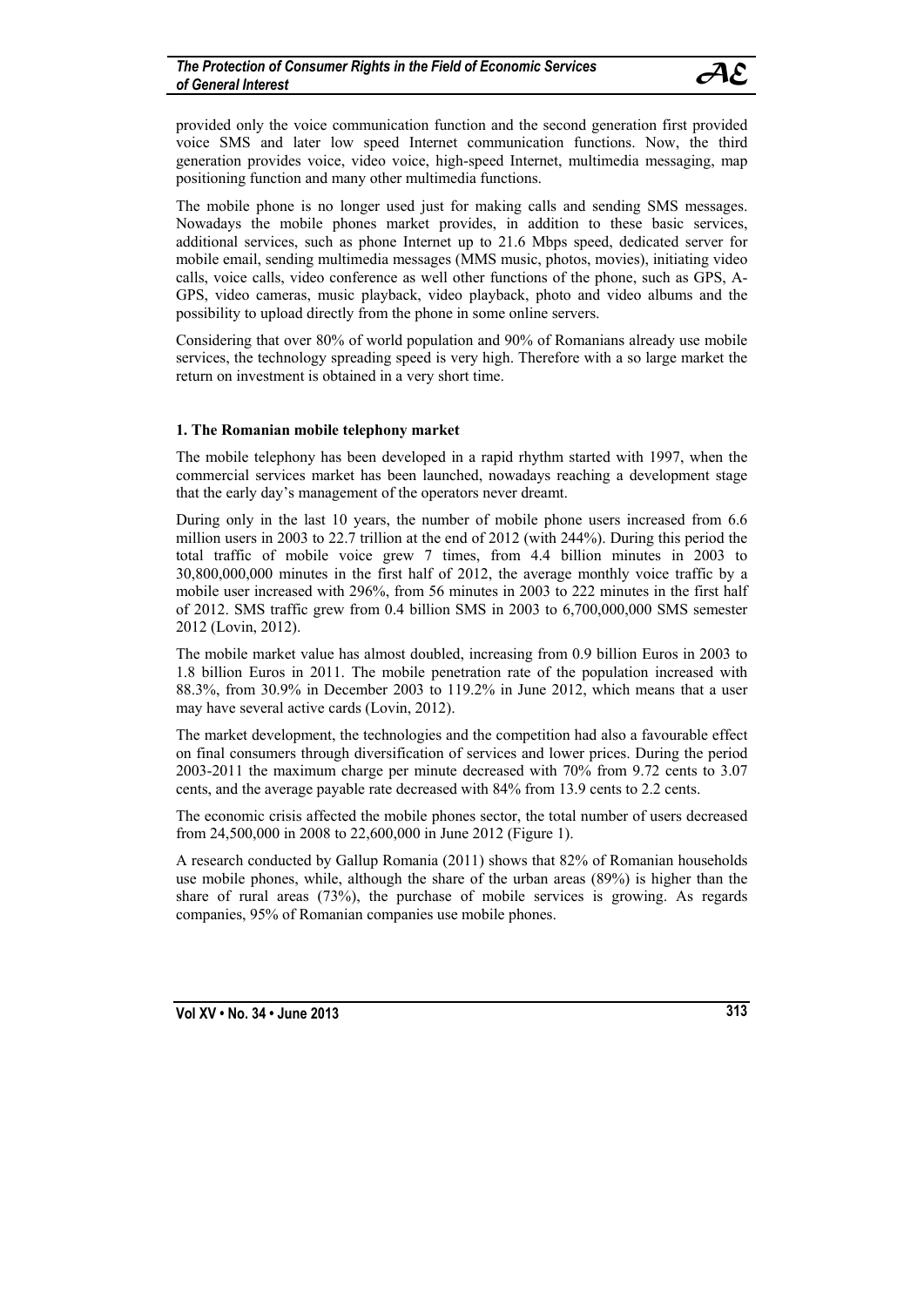

**Figure no. 1: Trends in the number of users in 2008-2012**  Source: ANCOM reports 2008-2012

Depending on the type of services, the mobile services market can be structured as follows: 48% of users use only services by subscription, 40% use prepaid cards and 12% use both subscriptions as well as cards. The utilization rate of subscriptions is higher in urban areas (66% of users use subscriptions) than in rural (49%), while in the case of prepaid cards the situation is the opposite: 46% of urban users use prepaid cards while in rural areas 62% of users use prepaid cards. Also, the subscriptions utilization rate is significantly higher on segment of people with higher education and the cards utilization is greater on segment of people with maximum 10 years of education. (ANCOM, 2011)

Orange is the market leader on mobile telephony services, at least half of the users using an Orange SIM card. 35% of the mobile telephony consumers use mobile services from Vodafone, 25% from Cosmote, 9% from RDS, and 1% from Zapp. If we analyze the providers by the type of the services, 26% of mobile phone users use an Orange subscription, 27% Orange prepaid cards, 22% Vodafone subscription, 16% Vodafone prepaid cards, 15% Cosmote prepaid cards, 12% Cosmote subscription, 9% RCS & RDS subscription, etc. (ANCOM, 2011).

78% of the mobile phone users use a single provider, 18% have two providers and 4% have three or more providers. The probability of using several suppliers is almost two times higher in urban than in rural areas.

The main reason that a person uses several suppliers is the cost optimization: the client can choose outgoing call supplier depending on the network, thus benefiting from lower tariffs.

17% of the users of more than one provider stated that their SIM cards have been provided free of charge – which is mainly possible for mobile subscriptions offered by RCS & RDS to their own clients for other communications services.

If we take into account only the cases when a physical person is the main user of the SIM cards, at an average level, a client uses 1.23 SIM cards.

The market share of the mobile service providers shows the same hierarchy as the rates of use: Orange holds 44% of active SIM cards in the market, Vodafone 29%, Cosmote 20% and RCS & RDS 6%. The difference between the first two operators is lower on subscription market (Orange - 39%, Vodafone - 31%) while on the prepaid market Orange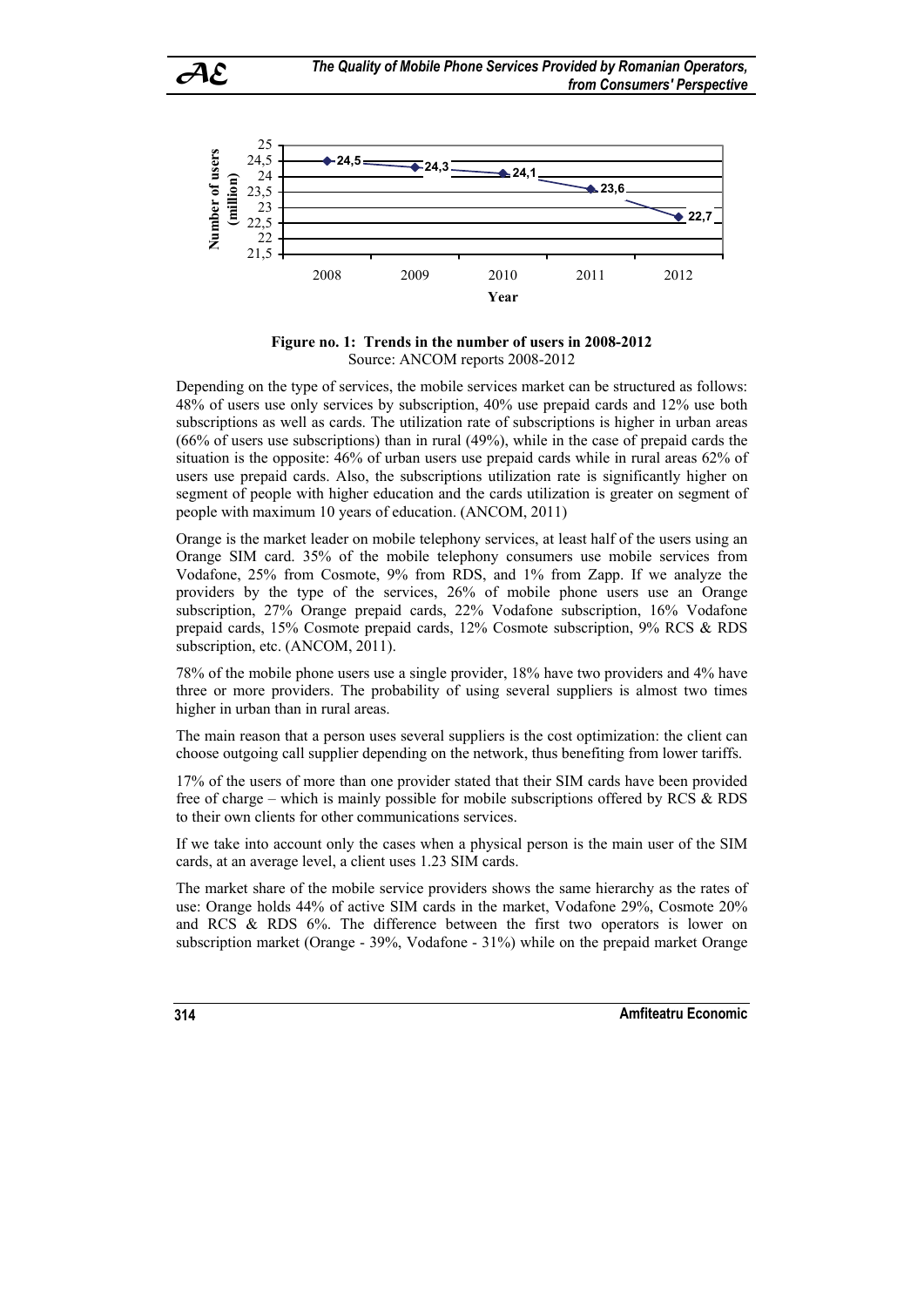is a detached leader (49%) and Cosmote is almost at the same level with Vodafone (25% compared with 26%). (ANCOM, 2011).

In 4 of 5 Romanian companies/ institutions (83.5%) are used mobile services paid by the firm. In big companies and institutions, the penetration of mobile telephony increases, reaching almost 100% in companies with more than 50 employees or in those with a turnover more than  $\epsilon$  1 million.

As mobile providers Vodafone and Orange have a similar utilization rate (57% and 56%) on segment of businesses and institutions; Cosmote has a utilization rate of 15% and RCS & RDS 3%.

As the companies and institutions are larger, the needs are more diversified and the rigorous cost control determines to use two or more operators of mobile services. Therefore those companies with 1-2 employees have two mobile providers with percentage of 15%, while companies with over 50 employees using two operators at the rate of 32%. The situation is similar when using 3 or more providers (2% vs. 9%).

Regarding the market share based on the number of SIM cards owned by business and institutions, Orange has a 5% higher a market share than Vodafone (45% vs. 40%). The Cosmote's market share is 12%, while RCS & RDS has 2% and Zapp nearly 1%.

The gap between Orange and Vodafone prepaid cards market share increases significantly. Whether the market share of subscriptions on the Orange and Vodafone market is similar (45% versus. 41%), on the prepaid cards market Orange holds 60% of market share, and Vodafone holds only 30%.

63% of the companies and institutions use individual subscriptions from providers and only 19% use group subscriptions. Nearly 40% of the subscriptions are contracted by the user group at Zapp, unlike this subscription of other operators (22% for Vodafone, 16% for Orange and 13% for Cosmote).

# **2. Consumer confidence in mobile services**

According to "The 6th Edition of Scoreboard of consumer markets - October 2011", the mobile telephony market is placed on the last positions of the consumer confidence rating, on the 45th out of 51 monitored consumer markets at EU level. At the question "On a scale from 0-10, how much do you trust that the providers/dealers of services/products meet the requirements of the consumers' protection? 24% of the respondents gave grades from 0 to 4, 40% from 5 to 7 and 36% grades 8 to 10.

"The 6th Edition of Scoreboard of consumer markets - October 2011" also concludes that the telephone services are situated on the second place in terms of consumer complaints as compared with the national operators performing. Out of 143 subjects with positive responses to the question "Have you ever noticed or have reported this problem/any of these problems?" 78 respondents have made a complaint to the dealer/supplier, 10 to the manufacturer, 7 to a third party, 37 to friends or family, and 9 have noticed a problem but they didn't made any complaint. In order to have a term of comparison, the market average for the 27 Member States of the European Union is 128 subjects who positively responded to the above question, 67 claiming the problem to the merchant/vendor, 4 to manufacturer,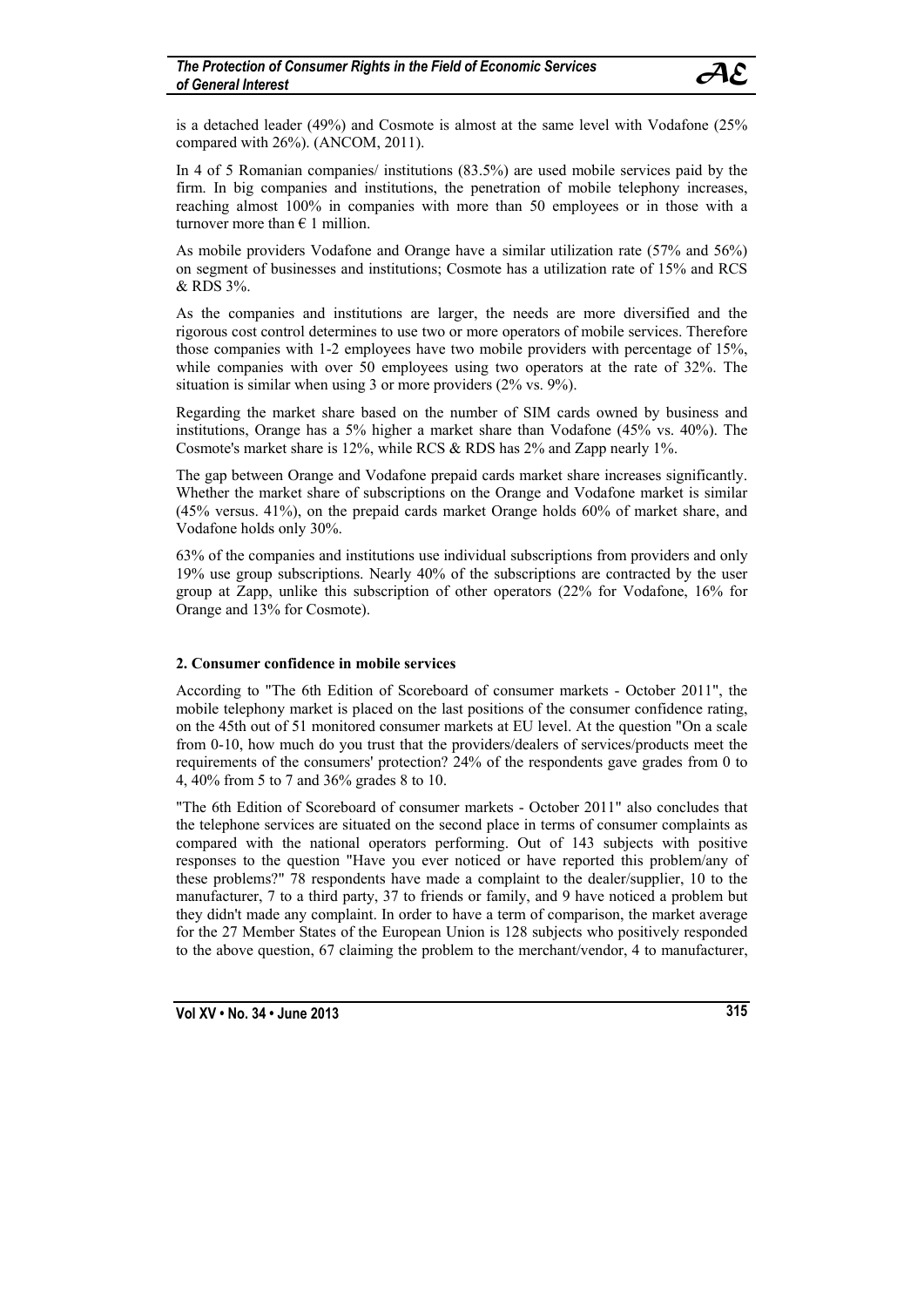7 to third party, 31 to friends and 19% have noticed a problem but they didn't made complaint.

According to the same research, but considering the market performance indicator (PPI), it is found that the Romanian market is better positioned than in the global classification. Romanian market ranks 7 out of the 30 monitored services markets with a value of 105.1 PPI compared to position 22 out of 30 on the European mobile market.

Market performance indicator is a composite index based on the peoples responses, which participated at the survey and answered to the questions on the four key aspects of their experience as consumers:

• friendliness of comparing goods or services;

• the confidence of the consumers in the capacity of the distributors/suppliers to respect the consumers' protection rules;

occurrence of problems and the extent to which they have led to complaints;

 customer's satisfaction (the extent to which the market answers to the consumer' expectations).

All the four components of the index have the same weight.

In Table 1 are presented for each country of the European Union the performance indicators of market (PPI) and the position of the profile market, in the 30 monitored services markets. It can be seen that our country ranks first both in terms of PPI value as well in terms of the position of the Romanian mobile telephony market compared to the other 29 services markets in Romania.

| он тие пюрие текриону шагкет |            |                            |                      |            |                 |  |
|------------------------------|------------|----------------------------|----------------------|------------|-----------------|--|
| Country                      | <b>IPP</b> | <b>Position</b><br>Country |                      | <b>IPP</b> | <b>Position</b> |  |
| Austria                      | 92,7       | 27                         | Lithuania            | 101,7      | 15              |  |
| Belgium                      | 90,8       | 30                         | Latvia               |            | 12              |  |
| Bulgaria                     | 92,2       | 27                         | <b>Great Britain</b> | 98,0       | 18              |  |
| Czech Rep.                   | 98,5       | 19                         | Holland              | 94,4       | 27              |  |
| Denmark                      | 87,2       | 30                         | Poland               | 99,2       | 19              |  |
| Estonia                      | 101,8      | 14                         | Portugal             | 100,9      | 14              |  |
| Germany                      | 98.7       | 22                         | Romania              | 105,0      | 7               |  |
| Greece                       | 100,0      | 16                         | Slovakia             | 99,9       | 19              |  |
| Finland                      | 90,0       | 28                         | Slovenia             | 100,0      | 18              |  |
| France                       | 97,0       | 29                         | Spain                | 85,8       | 28              |  |
| Ireland                      | 96,1       | 20                         | Sweden               | 90,3       | 30              |  |
| Italy                        | 96,1       | 24                         | Hungary              | 104,7      | 12              |  |

**Table 1: EU countries classification according on the consumer's perception on the mobile telephony market** 

Source: processing after European Commission, Scoreboard of consumer markets - 6<sup>th</sup> Edition, October 2011, p.44-57

The conclusion is that despite the mobile telephony market is one of the European markets experiencing a lot of problems and implicit mistrust, the Romanian market enjoys a high degree of trust from the consumers.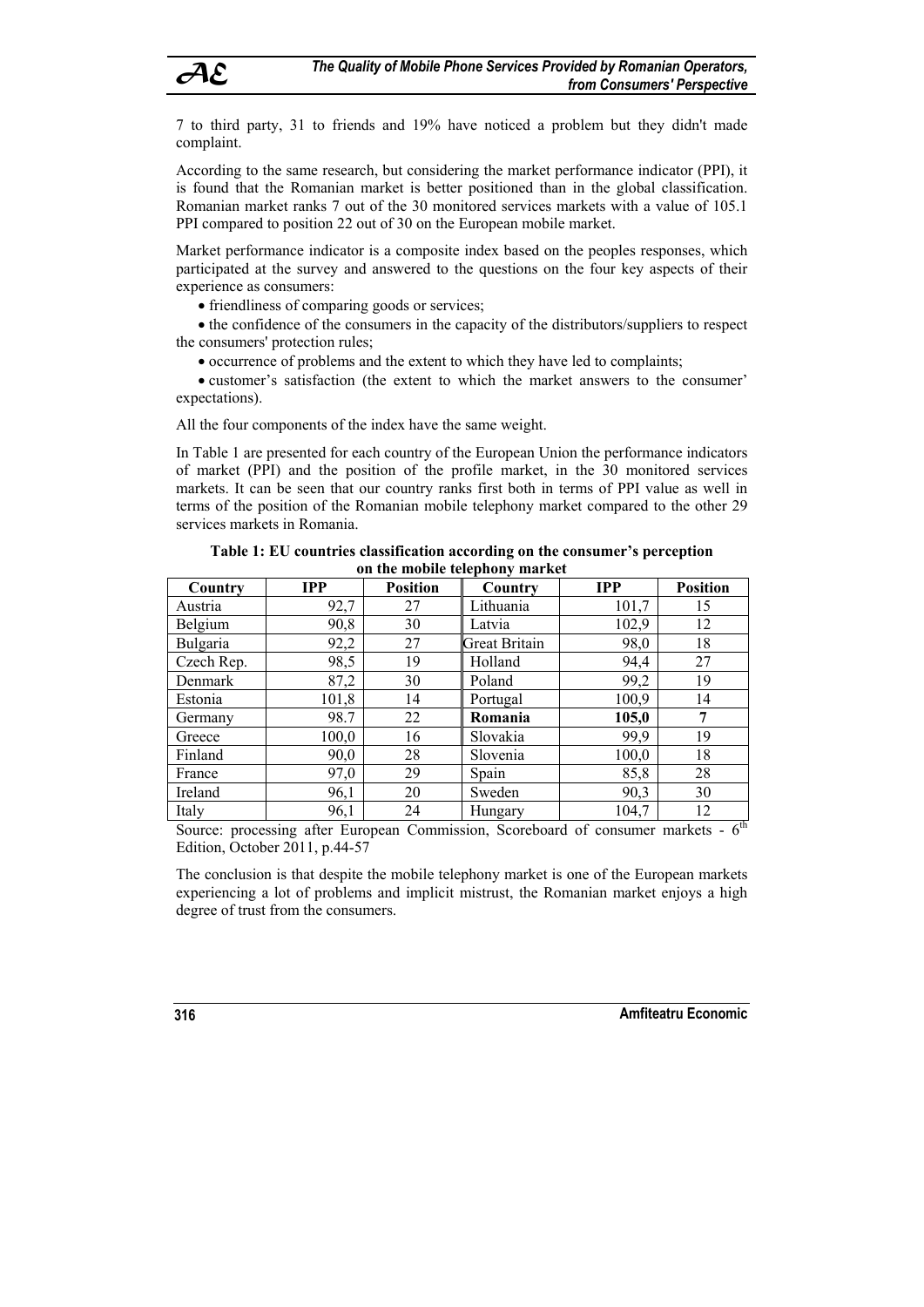

#### **3. The perception of the Romanian consumers of the mobile telephony services**

Following a Gallup Romania study, made at the request of the National Authority for Management and Regulation in Communications - ANCOM, the most of mobile users are satisfied regarding these services: on a scale from 1-5 where 1 means not at all satisfied and 5 means very satisfied, 72% are satisfied or very satisfied with the diversity of services (indicated 4 and 5), 71% are satisfied or very satisfied with the quality of services and 69% are satisfied or very satisfied with the number of operators providing services on this market (figure no. 2).



**Figure no. 2: Satisfaction degree with the mobile telephony services**  Source: ANCOM, 2011

A smaller percentage of the satisfied or very satisfied people (53%) are met when assessing the satisfaction regarding the tariffs of the operators. However, those states that are not at all satisfied with the tariffs represent only 4%.

Although the mobile users by subscription seem to be more satisfied than the users of prepaid mobile services, the differences are not significant.

Depending on the area of residence, the urban respondents are slightly more satisfied with mobile telephony services than those in rural areas.

Due to the large number of mobile telephony operators on the Romanian market, the most of customers who are dissatisfied with the services and prices of one of the operators choose the offer of a competing operator. The number of those who completely give up the mobile telephone networks communication and choose another solution is 10%. Among them 3% choose the phone service from an Internet provider using a fix device, 1% choose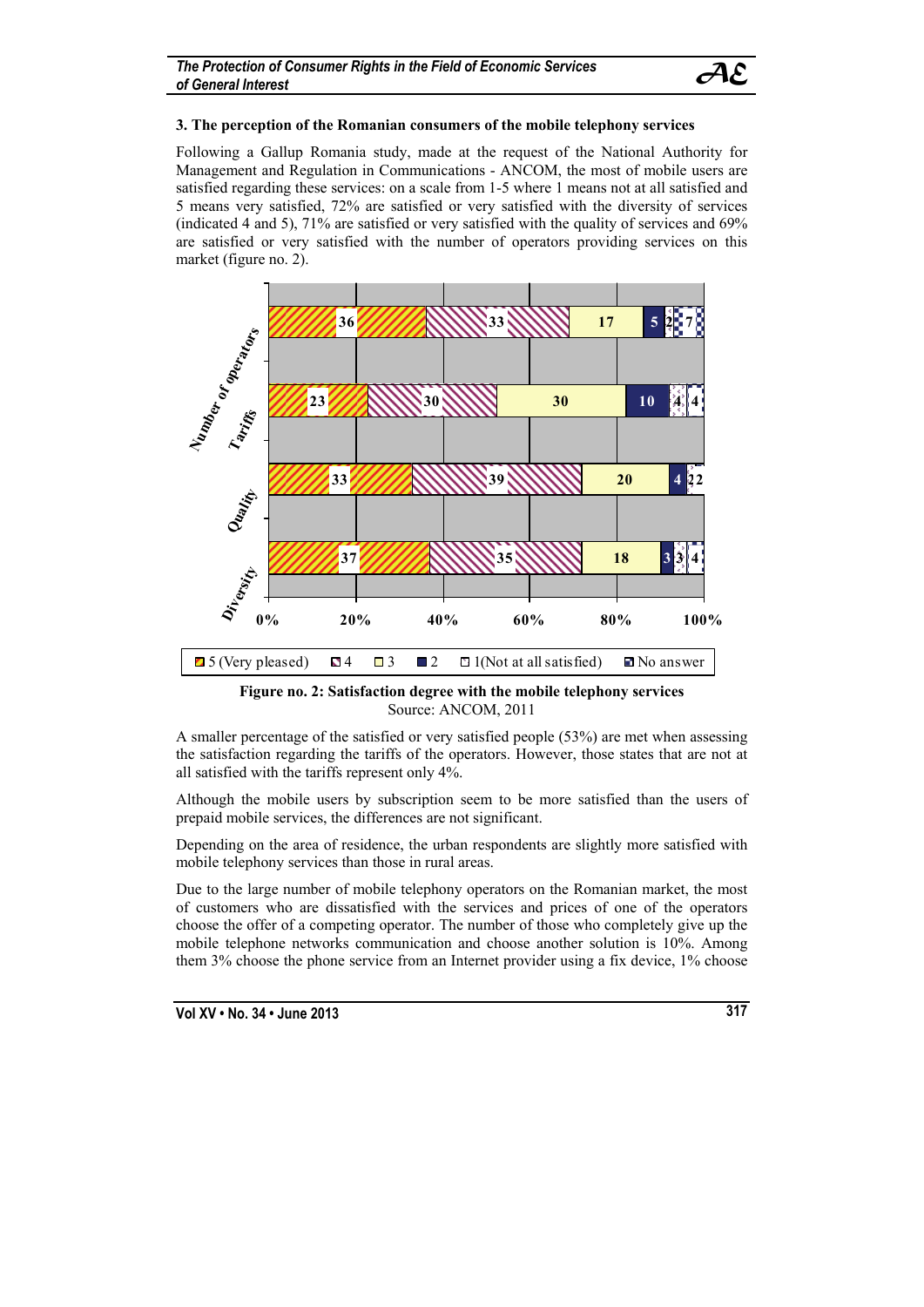fixed telephony services, 1% choose fixed telephony services from another mobile providers, 1% choose Internet telephony services using PC, and 4% choose the complete rejection of electronic communications services (ANCOM, 2011).

6% of the mobile phone users have given up at the services of a provider according to the research conducted by Gallup Romania for ANCOM during June 2010 - June 2011. Among these, 32% had drop out to Vodafone, 24% had drop out to Orange, 11% had drop out to Cosmote, 3% had drop out to Zapp and 1% had drop out to RDS (34% didn't mention the supplier). The percentage of those who gave up a subscription is approximately equal with those who gave up a prepaid card.

Reasons for giving up the mobile telephony providers are various. 28% indicated excessive charges for calls, 22% because their friends/acquaintance have moved to another network, 20% indicated that the subscription or the card is too expensive, also 20% have invoked limited area coverage and 16% have invoked that the emergence of new more favourable rates of mobile service packages caused the abandon of the former provider, etc.

# **4. The quality of mobile telephony services**

In the evaluation of the mobile telephony service quality a variety of factors considered by the consumers to be decisive should be taken into account: the retail network, the relationship with the consumers and the technical aspects relating to the quality of services.

### **The shops network**

At national level the mobile telephony operators have both through their own stores and partner stores network. Their own stores are different from the partners' ones both through internal organization, the workers knowledge as well through the access to internal applications and modifications that can be made on customer accounts.

The Orange mobile telephony operator has a network, such as own stores under direct leadership of Orange, as well as through partner stores who are divided into two broad categories: Orange partners and Orange franchise (Orange Store).

Recently Orange has announced the completion of a franchise program offered to its partners which has been launched in April 2009. This program involved a total investment of over 4 million Euros. The program was designed to help entrepreneurs to get performance on a mature and competitive market, where the penetration rate of mobile telephony services exceeded 130%, and to increase the quality of services offered to their customers. Therefore, Orange consolidates the telecom operator position, with the largest distribution network in Romania.

Beginning with the first franchise opened in Piteşti on April 9, 2009, under the name of Orange Store, 171 stores in 82 cities in the country, such as Baia Mare, Bistriţa, Botoşani, Brasov, Constanta, Ploiesti, Resita, etc have been launched. In this way Orange comes closer to its customers and improves its national coverage for its products and services.

The new franchise concept includes an interactive area where customers can test the new handsets and mobile data services via permanently connected laptops to the internet and fixed telephony services.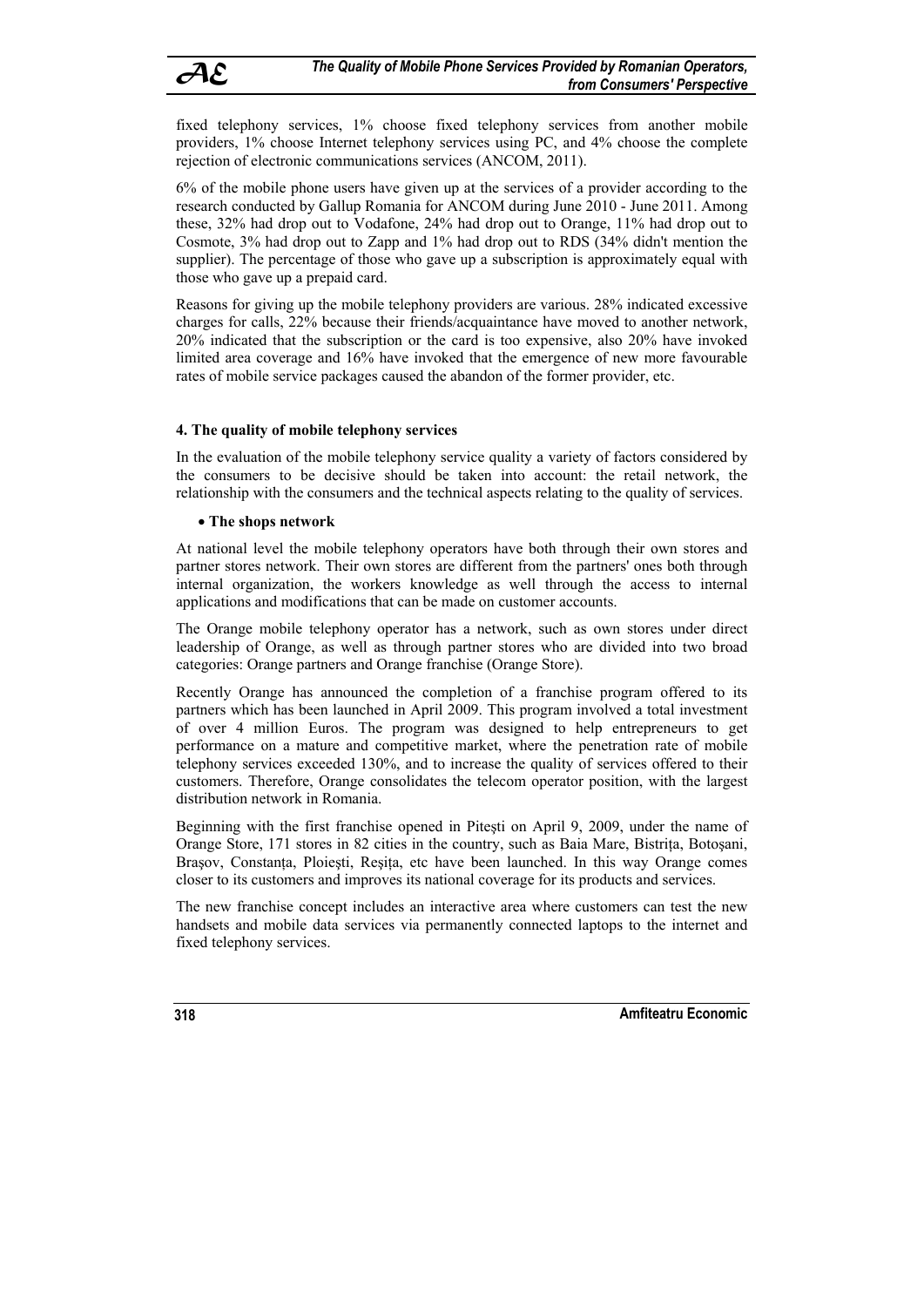The entrepreneurs who have opened franchises rely on the expertise offered by Orange, to provide customers professional service at high quality standards. Orange Store employees have the same prerequisites for professional development as Orange employees. The network has over 500 dedicated employees specially trained through courses. Moreover, they can enrol in The Sales Academy, an integrated development program for Orange and partners employees who work directly with the company's customers.

In order to monitor the quality of services every Orange Store participates in the Mystery Shopping program.

Furthermore, following a visit into a store, the customers are invited to evaluate their experience of the Orange Store. In this way Orange ensures the maintenance of the highest quality standards of the support services.

Orange Romania has opened the first "Orange concept store" in Bucharest following an investment of over one million Euros, and nowadays according to the data provided by the company, it holds a total of 31 own stores.

According to the company representatives, Orange Romania has the largest distribution network made of 99 own stores, 171 franchised stores, 117 points of sale within their partnership with retail chain Euro GSM, and 77 within the partnership with Say.

Vodafone holds a nationwide distribution network divided into two categories: Vodafone own stores and Vodafone partners. The distribution network expands especially in the Vodafone partner's area, this partnership model involving fewer financial resources for the company but has disadvantages in terms of the quality of services for sales and staff.

Vodafone, the second mobile operator in the local market, has signed a contract with Fonomat which, until April last year, was the largest Orange dealer. Fonomat has a national network of 166 stores and 60 of them will be rebranded in the next period with Vodafone logo.

The representatives of Vodafone Romania stated that the distribution model for the following year will be based on own stores and exclusive partners.

The Cosmote has the same type of distribution network as Vodafone, divided into own shops and Cosmote partner shops.

Cosmote Romania has the best position in the battle for the telecommunication services distribution channels after the taking over of the Germanos' mobile phones and accessories chain by the Greek mother company. Cosmote thus limited the distribution channels for both principal competitors in mobile telephony market in Romania after it had signed an exclusive contract with Internity network, owned by the Avenir Telecom group from France.

Internity, which had before this transaction a similar agreement with Orange Romania, targets 110 stores by the end of next year. The Greek mobile telephony operator has the lowest number of own stores – 17, but with the Germanos, Internity and other partners, the number of distribution points of its services is about 550 units at national level.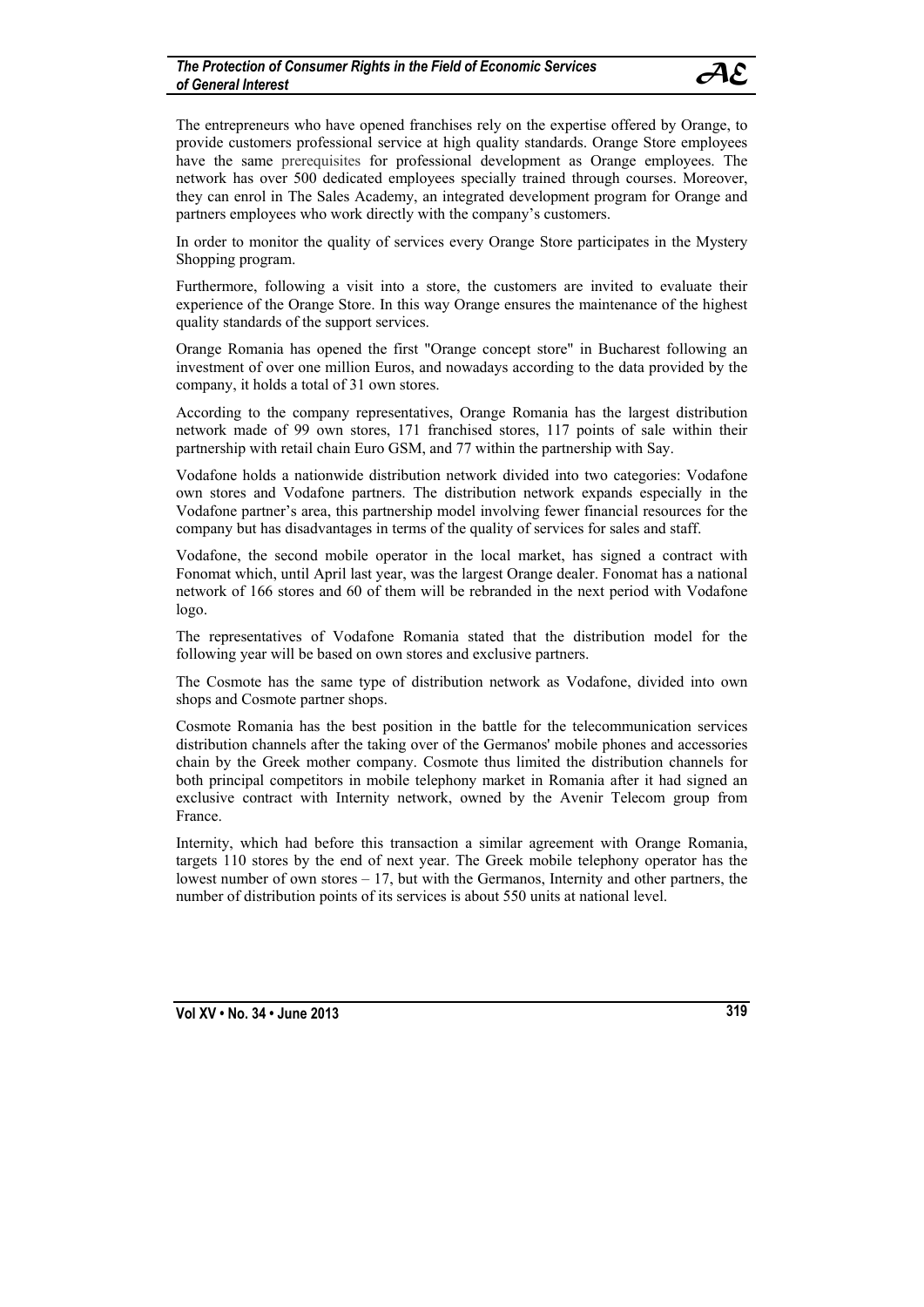

#### **The relationship with consumers**

Selling has always been considered to be the most important process in the cycles of activities, not because it is tantamount to the production and maintenance of telecommunications products and services, but simply because it is the one that focuses to bring profit to the company and support other processes in this circle.

The first step to gain the customers' trust is done by the marketing departments of the telecommunications companies. The client will now go to a store to find out more about services. At this point a bilateral purpose statement follows, customer needs and the company supply.

In this moment the negotiation between client and consultant starts, although many can consider that this term of negotiation is much too abrasive for buying a phone, but whether we like it or not, it is. The client tries to find a great value for his money; the consultant is trying to sell the products for highest commission or, tries to sell the product with the largest stock.

Depending on the mobile phone operator policy, the way of sales and of approaching the customer are different, by placing him in the central point of its actions, in the centre of the selling process, conceiving products for this one or focusing on profit maximization, customer remaining on the secondary plan.

In Romania Orange is a market maker, the consultative selling services of this company that customers can benefit were the first of this kind in the telecoms market. In the Orange shops a customer can benefit of an expert advice for choosing a mobile terminal as well to choose appropriate services depending on the communication way.

The mobile services cover all types of customers, from customers who are interested in a simple communication solution which includes only minutes to make calls, to those who want complex communication solutions which in addition include voice services, text messaging services, multimedia messages and Internet traffic. The most complex solutions are sold with Smartphones, for which there are customized solutions for communications in order to use the mobile terminal at the maximum capacity.

Particularly Vodafone has focused on middle and/or low-income population and has introduced the concept that each person can have a cell phone and can use it without too much financial effort. Over the time this concept becomes the Orange mirror, the company developing similar subscriptions to those of the competitors.

As regards the sales and the approaching of the customers in Vodafone stores, one can say it is more assisted sales, than consultative ones, the consultant serving to clarify any misunderstandings of the customers regarding the products or services. The range of communication services offered to customers are as diverse as Orange range, the customers can choose several packages of options, from simple subscriptions services to complex subscriptions with all the services included: voice, internet, video calls, picture text and email solutions by Blackberry.

Cosmote is the only company that focuses on the sales, its main goal being commercialization of services before checking the network quality or the quality of services provided for customers, the consultant principles in a Cosmote shop being just to sell services, without assistance or without a sale advisory. The services sales are focuses on the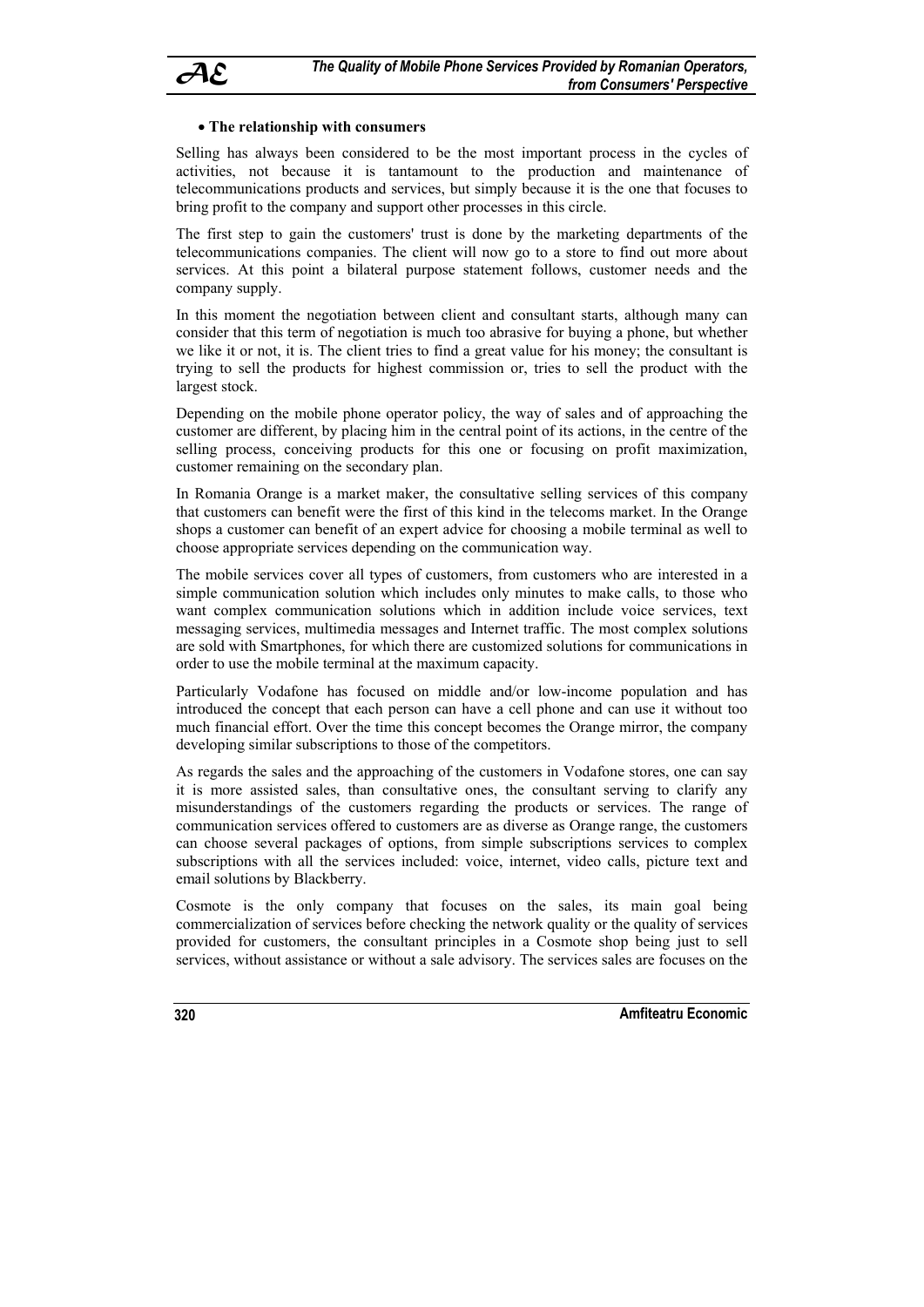principle that the offer brings the customers. The level of consultants' professional development and their motivation are much lower than at the Orange and Vodafone.

In order to make a difference among the mobile phone operators in their relationship with the clients, an investigation aimed to highlight their pro-activity and their attitude towards solving a sale, a complaint about network and denunciation of phone services has been made. (Table no. 2) In order to perform this study we have focussed both on customer service advisors and on consultants in their stores, too.

| Table no. 2. The quanty of relationships with customers |              |                |                     |              |  |
|---------------------------------------------------------|--------------|----------------|---------------------|--------------|--|
| The interface with                                      | <b>Sales</b> | <b>Solving</b> | <b>Denunciation</b> | <b>Total</b> |  |
| customers                                               |              | the complaint  | of the contract     |              |  |
| Vodafone Shop                                           | 10           |                | 1Ψ                  |              |  |
| <b>Vodafone Client Service</b>                          |              |                |                     |              |  |
| Orange Shop                                             |              |                | 10                  |              |  |
| Orange Client Service                                   | 10           |                |                     |              |  |
| Cosmote Shop                                            |              |                |                     |              |  |
| Cosmote Client Service                                  |              |                |                     |              |  |
| $\sim$ $\sim$ $\sim$                                    |              |                |                     |              |  |

| Table no. 2: The quality of relationships with customers |  |  |  |
|----------------------------------------------------------|--|--|--|
|                                                          |  |  |  |

Source: author

In order to classify the interaction with the consultant and way of solving a we have used a scale from 1-10, 1 being minimal grade's note for a very poor advice and 10 being the highest grade's note for best performance. The main objectives of this research, taking into account the specific request were:

• *Sale:* focusing on customer needs, interactive listening, up sell promotion;

• *Solving the complaint:* proactive listening, empathy with the customer, providing solutions;

 *Denunciation of a contract:* investigating the problem, proactive listening, offering viable alternatives.

The best services according to the characteristics in selling and claims are those offered by Orange. The complaints' registration and solving characteristic being the company's weakness downgraded the store, and on customer service the low grade came due to the problem of the time of the investigation - about 10 minutes and to the high amount of the information required by the operator. The cancellation process was developed with difficulty because of the transfer between departments and the waiting time until actual closing of the contract.

At short distance is situated the Vodafone which it was downgraded at the sale of products/services through the customer service, because of a complicated presentation. With regard to solving the complaints, in Vodafone stores the problem is not fully investigated, the further resolutions being incoherent. The registering of the complaints in customer service is simple but the empathy with the client is missing. The contracts cancellation is made in the same manner as it is at operator Orange.

Cosmote is far behind of the other two operators, being downgraded on every category, starting with the sale of the products and services, because the stores didn't focus on the customer needs, until the ending, at customer service, where all the required characteristics are poorly promoted.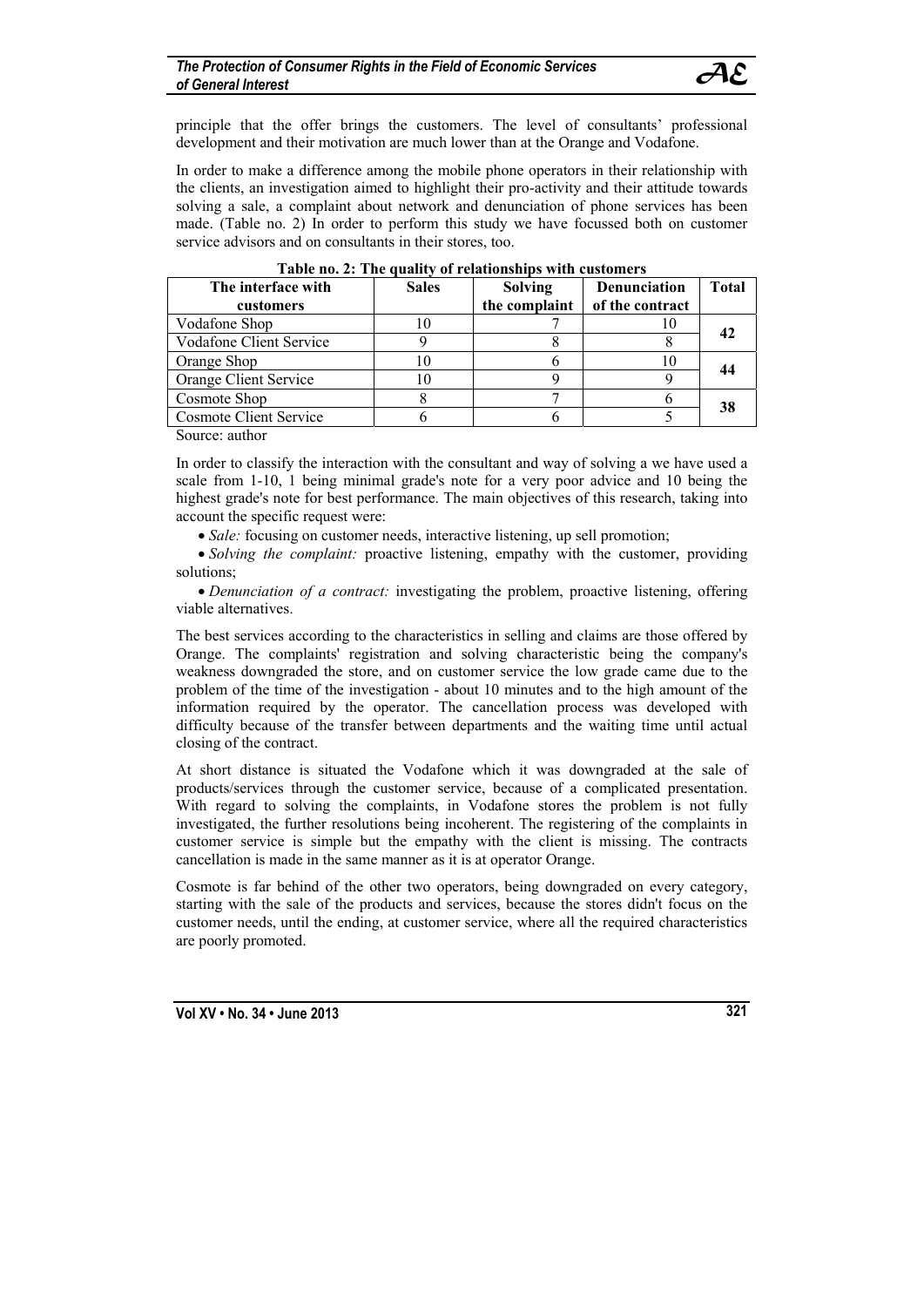The registering of the complaints is not at all complicated, but the low grades came because the superficial resolutions and the complete lack of answers. As regarding the contract completion, there is an automatic extension time clause, if the cancellation is not announced with 30 days before the contract expiration. The registration method of the contract denunciation is very slow, whether it is performed by Cosmote stores or at customer service. The clause in the contract which automatically extended contract period is perfectly legal and can not be challenged even by the lawsuits, but is a minus in the relationship with company customers.

# **Technical issues regarding the services quality**

The services offered by the three largest Romanian operators are mostly similar, the aspects that differentiate the operators are related to the geographical coverage of the operators, the uniformity of signal quality, the maximum capacity of the network represented by the maximum number of the clients that can simultaneously use the service, and the service trademark that often plays a crucial role in choosing the service by the consumer.

The services offered by the operators are primary or basic services, represented by the voice and complementary services provided by the network operator, which often make the difference between operators. Complementary services are video calls their quality and the data transfer services where a decisive factor is the speed of the data transfer and the transfer rate uniformity all over the Romanian territory.

The Table no. 3 shows a ranking of the main operators taking into account the coverage level, the quality of the signal and the customer satisfaction. In order to establish the level of coverage we have used the coverage maps provided by each operator on their website and for the determining the quality of the signal we took into account the transmitted audio signal in different conditions and missed calls.

| THOIC HOLD QUALITY OF THE HIM OF ODERWOLD TOICE HETTOFIED |                          |                    |  |  |  |
|-----------------------------------------------------------|--------------------------|--------------------|--|--|--|
| The operator                                              | <b>National coverage</b> | The signal quality |  |  |  |
| Vodafone                                                  |                          |                    |  |  |  |
| Orange                                                    |                          |                    |  |  |  |
| Cosmote                                                   |                          |                    |  |  |  |

**Table no. 3 Quality of the major operators' voice networks** 

Note: situation at 1 January 2013

Source: determinations and coverage maps made by authors

In the field of the signal quality and of the national coverage, Vodafone is the first operator which is at the same time the only one worldwide certified, with the best mobile telephony and data transfer network, by a world-class independent company, named P3 Communication. The independent measurements research was conducted between June 6, 2010 –and August 17, 2010 in Bucharest, Iaşi, Cluj-Napoca, Timişoara, Constanţa, Braşov, Ploiesti, Pitesti and other 43 cities and connecting roads.

Orange is placed on the second position and it holds an efficient network but the coverage of this operator focuses only on the metropolitan areas and on other locations with a telephony potential.

Cosmote Romania has been launched on the market through dumping supplies, which caused the company five, even six-year of decline, non existing profits and even considerable loss.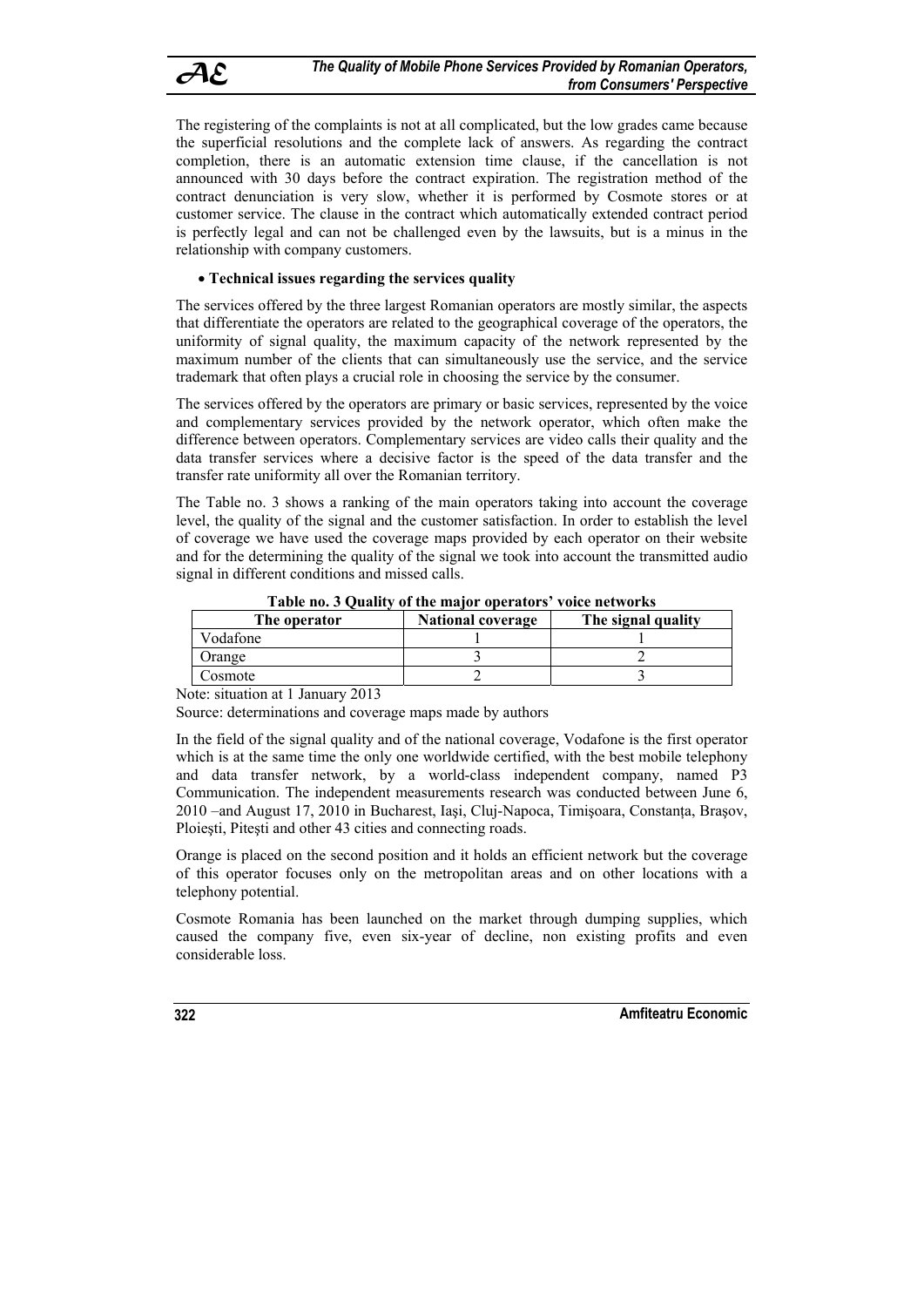All the mounted relays in Romania were specially purchased for this area but since with the release of the prepaid cards and the subscriptions with 2000 minutes, the company faced a strong network congestion, which lead to a reduction at a half of the bandwidth, from 64 kbps (the transmission speed used by other operators), to 32 kbps, a low speed that provides a low quality and metallic sound.

Although it has had several years for adaptation the Cosmote Company still encounters problems with the signal, due to the discontinuity of the calls and of the calls that appeared to be missed without the ring of the phone.

As regards the area of coverage Cosmote is situated on a better level than Orange, but due to the connection problems and the discontinuity of the calls the company was downgraded.

Therefore operators classified according to their network characteristics are placed in the following succession: Vodafone first, by far the best network quality, followed by Orange and Cosmote in positions 2 and 3, these being situated at short distance.

As regards the mobile Internet service offered by the three major operators on the Romanian market we can see a major difference in the field of the maximum transfer speed.

Therefore if Vodafone offers 4G coverage in the following cities: Arad, Bacău, Braşov, Bucharest, Cluj-Napoca, Constanta, Craiova, Galati, Iași and Timișoara, the Orange offers this service only in Bucharest and Cosmote has not yet implemented it (the services based on this technology will be launched in April 2013).

The recently launched 4 G technology in Romania, offers superior browsing speeds than 3G of up to 100Mbps to download and 50 Mbps to upload.

As someone can see in Table no. 4, all operators offer 3G coverage, but there are differences only regarding the population that has access to this technology. It is found that Vodafone offers 3G access everywhere has voice coverage, while the main competitors use EDGE technology to cover the areas where 3G technology is unavailable.

| Operator | <b>Technology</b> |       |             |  |
|----------|-------------------|-------|-------------|--|
|          | 4G                | 3G    | <b>EDGE</b> |  |
| Vodafone | 10 cities         | 99.99 | 99.99       |  |
| Orange   | r city            | 99.   | 99.99       |  |
| Cosmote  |                   | 70,00 | 98,00       |  |

**Table no. 4 Coverage for mobile internet services** 

Note: situation at 1 January 2013

Source: after data processing from mobile operators websites

Vodafone holds the best network at a speed of 3G+, respectively 21.6 Mbps and in other areas it is the only one which offers a speed of 7.2 Mbps al national level.

Orange and Cosmote offer a speed of 21.6 Mbps only in major cities (most county seats) and in the rest of the territory a speed of 238.6 kbps, respectively 3.6 Mbps in the cities with over 10,000 inhabitants.

Although all the operators seek to convince the consumers in respect with the performance of their networks, specifying the technologies used in mobile Internet services and the maximum data transfer speeds, it is a matter of fact that none specifies a minimum guaranteed speed. It is well known that the maximum transfer speed is a purely theoretical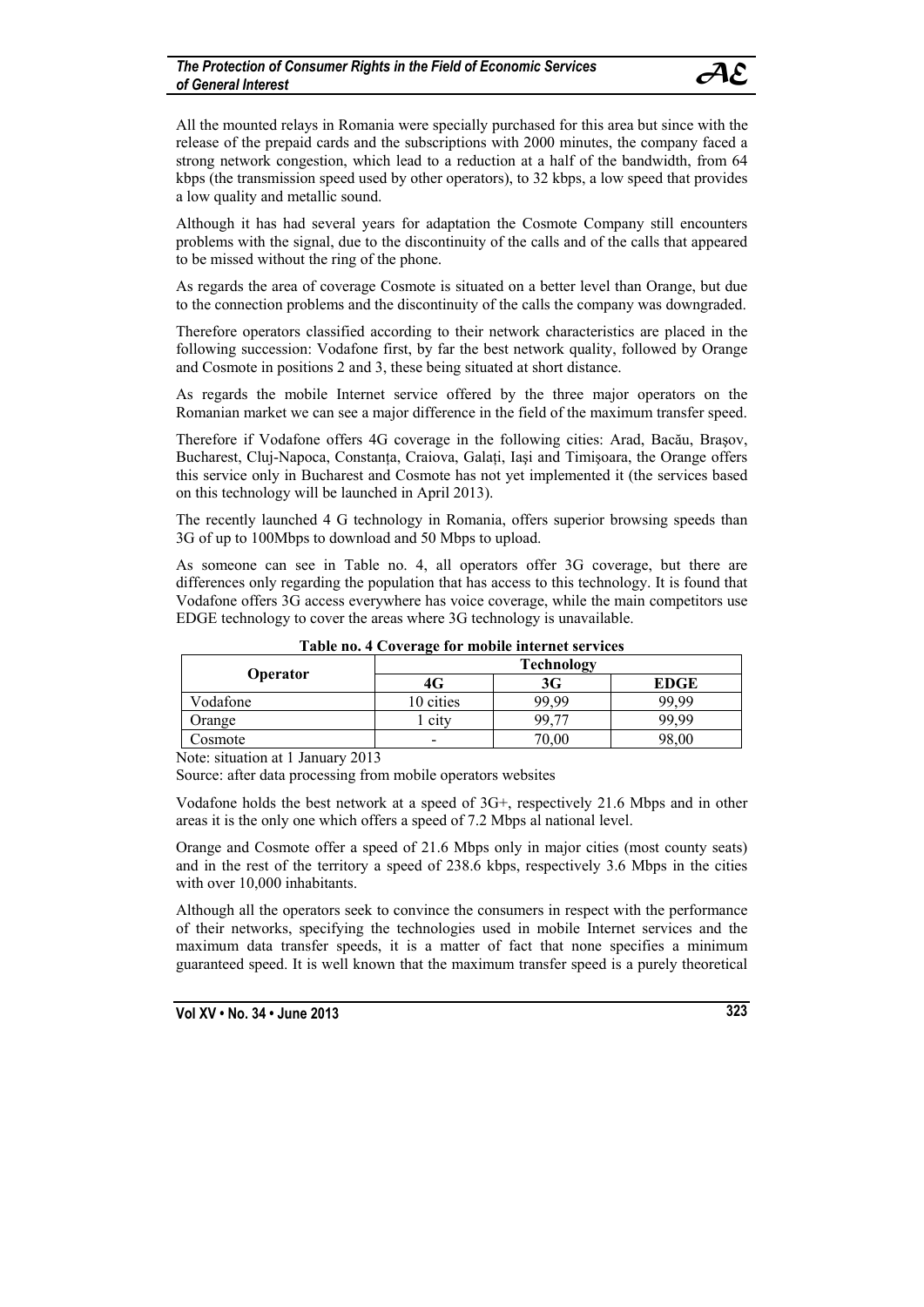speed that can hardly be achieved in practice for various reasons, some independent of the consumer equipment. As an example, in a big city like Bucharest, you can not get the maximum speed because of the networks loading.

Under the new legal framework in the telecommunications field, beginning with February 25, 2012 all the contracts that include mobile Internet services must contain some data such as nominal speed/maximum data transfer speed, a minimum guaranteed speed and, if appropriate, the delay and transfer delay variation.

In the "General terms and conditions for using the Orange subscriptions – October 2012" document, in paragraph 2.2.1.4 – "The quality of service" it is stipulated that "Orange Romania does not guarantee a minimum speed for providing data services. Orange Romania and the Client accept the Data Service in these circumstances".

In the document "General terms and conditions for individuals-Consumers" Vodafone Romania stipulates to paragraph 2.6.1 "mobile Internet Service does not guarantee a minimum speed of access, but the maximum speed depends on the characteristics of the Vodafone Romania S.A network or of the equipment, as appropriate".

Cosmote operator in "The general terms of contract for data services" document, in paragraph 1.5 stipulates that "the customer declares that he has been informed and has accepted the fact that the speed of data transfer, including minimum speed of data transfer is not guaranteed by Cosmote ... ".

As you can see, all operators have been protected with favourable contractual terms to any consumer complaints regarding the mobile Internet service.

#### **5. The relationship between the consumer and the Romanian mobile telephony operators - dissatisfaction, rights violations**

As we pointed out, although the Romanian mobile telephony market enjoys the consumers' confidence, yet the complaints to the National Consumer Protection Authority reveal shortcomings in this field.

A first issue is related to the lack of knowledge regarding the tariffs of their own supplier. For an example, in case of the subscriptions users, only 21% of respondents claim to know what is the cost of a one minute call to the same mobile network, 18% know the cost of a one minute call to other mobile networks and 10% know the cost of a one minute call to a fixed telephone network, other than the network of their mobile operator (if any). Slightly higher percentage we have found in the case of prepaid cards users: 30% of respondents claim to know the cost of a one minute call to the same mobile network and 26% know the cost of a one minute call to other mobile networks (ANCOM, 2011).

*Customer subscriptions are optimized contrary their needs, being more advantageous for operators.* Operators packed as many services as they can, being aware that the clients do not use them very often. For an example, most tariff plans include, in addition to voice traffic, several types of services: multimedia messaging, Internet traffic, minutes of video telephony and so on, operators being aware, from the very beginning, that some of them will only rarely or never be accessed by the user. Although at first sight the customer is content, enjoying a range of services at reasonable prices, a more detailed analysis of the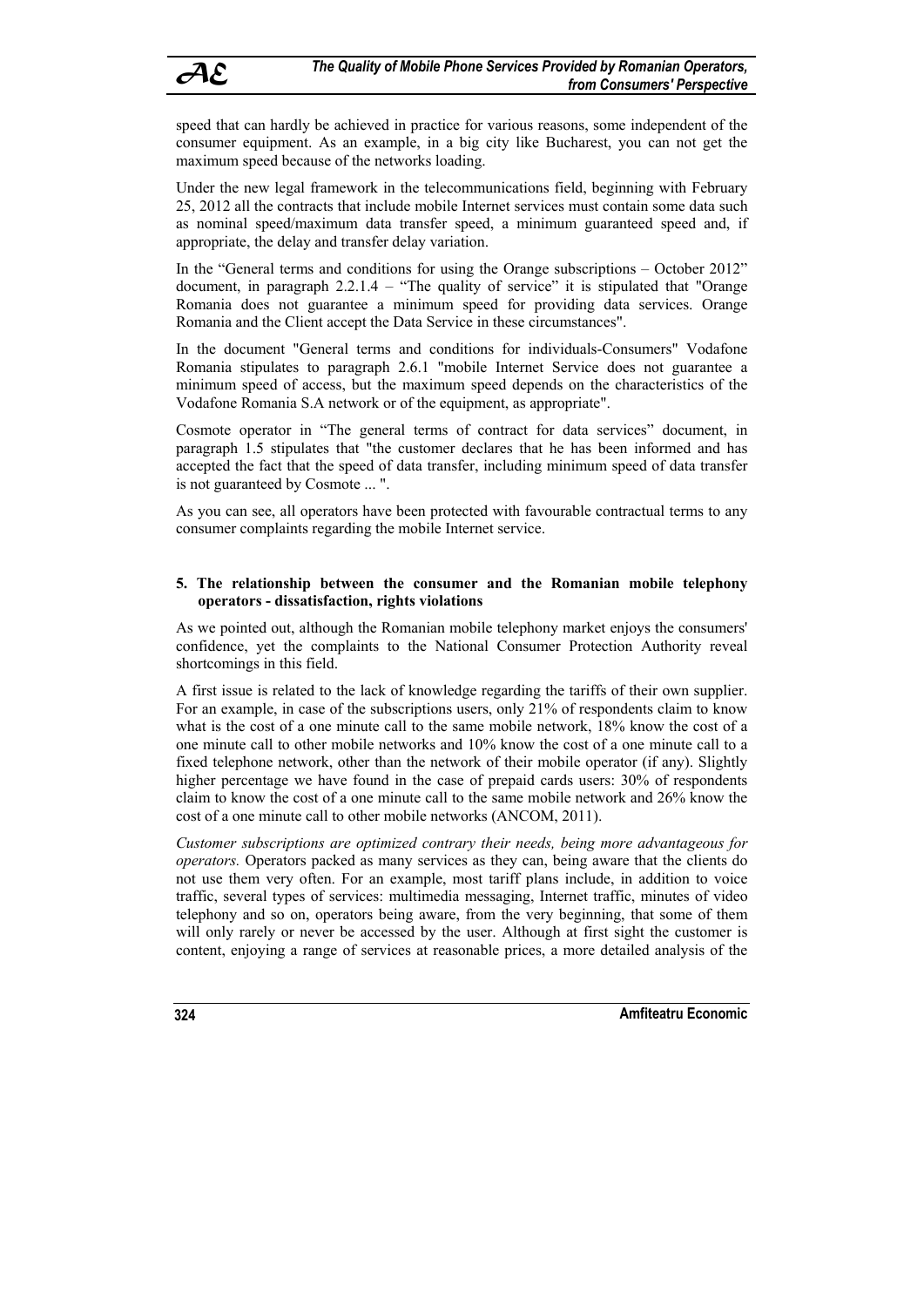supply in connection to his needs reveals that the price paid for the services they used is too high.

*As technology advances, the terminals become more and more complex, incorporating several functions and therefore are very expensive and more tempting for the thieves.* Parallel to the legal market there is a black market of the stolen terminals. This phenomenon could be reduced by blocking the stolen phones and providing information for the police in real time, in order to track the stolen terminal. But, to become operational, the operators have to be willing to cooperate.

Selling the subscriptions together with blocked terminal in the network can be justified during the contract, but beginning with the end of the contractual period, the phones should be unlocked by operators for no extra charge of the consumers.

*All the operators declare that their coverage maps are based on simulations and have not a contractual value.* There are quite many situations in which the consumers find that they have not signal in open spaces in the specific areas where the signal coverage maps indicate GSM. In this case the operators are protected against any customer complaints through the contractual provisions, too.

*The mobile operator's contracts for individuals are adhesion type contracts and their terms cannot be negotiated.* A solution to avoid the automatic extension on a similar period would be the assigning of the right to choose whether to automatically extend the contract if it is not denounced within 30 days prior to its end or to extend the contract by an addendum if the customer requests on purpose before the end of the contract.

*Another problem reported by the customers targeted the onerous conditions to which the contract may be early unilaterally cancelled.* Although the operators justify the higher costs by the price of mobile terminals offered in the moment of the contract resigning, in case of cheap terminals the cancellation fee can not be justified by their price.

According to the study conducted by Gallup for ANCOM, a percentage of 33% of people who wanted to cancel the contracts until the expiration period have answered that the contractual terms hinder them to change the service provider, because of the much to higher cancellation fee.

### **Conclusions**

Mobile telephony services are perceived by the Romanian consumers' as utmost responding to their requirements and expectations. The competition on the Romanian market has forced the operators to work towards improving the quality of services, while decreasing prices, in the customers benefit. It should be mentioned the role of European Commission which has adopted a series of directives that have forced European operators to take some actions against their own interests (e.g. roaming charges).

Even it is low, the degree of the consumers' mistrust is justified, the operators taking advantage of their market position to impose terms and conditions against consumers' interests. Some reported problems were solved by the adopted legal framework, but others are still waiting to be solved (e.g. minimum guaranteed speed for data traffic).